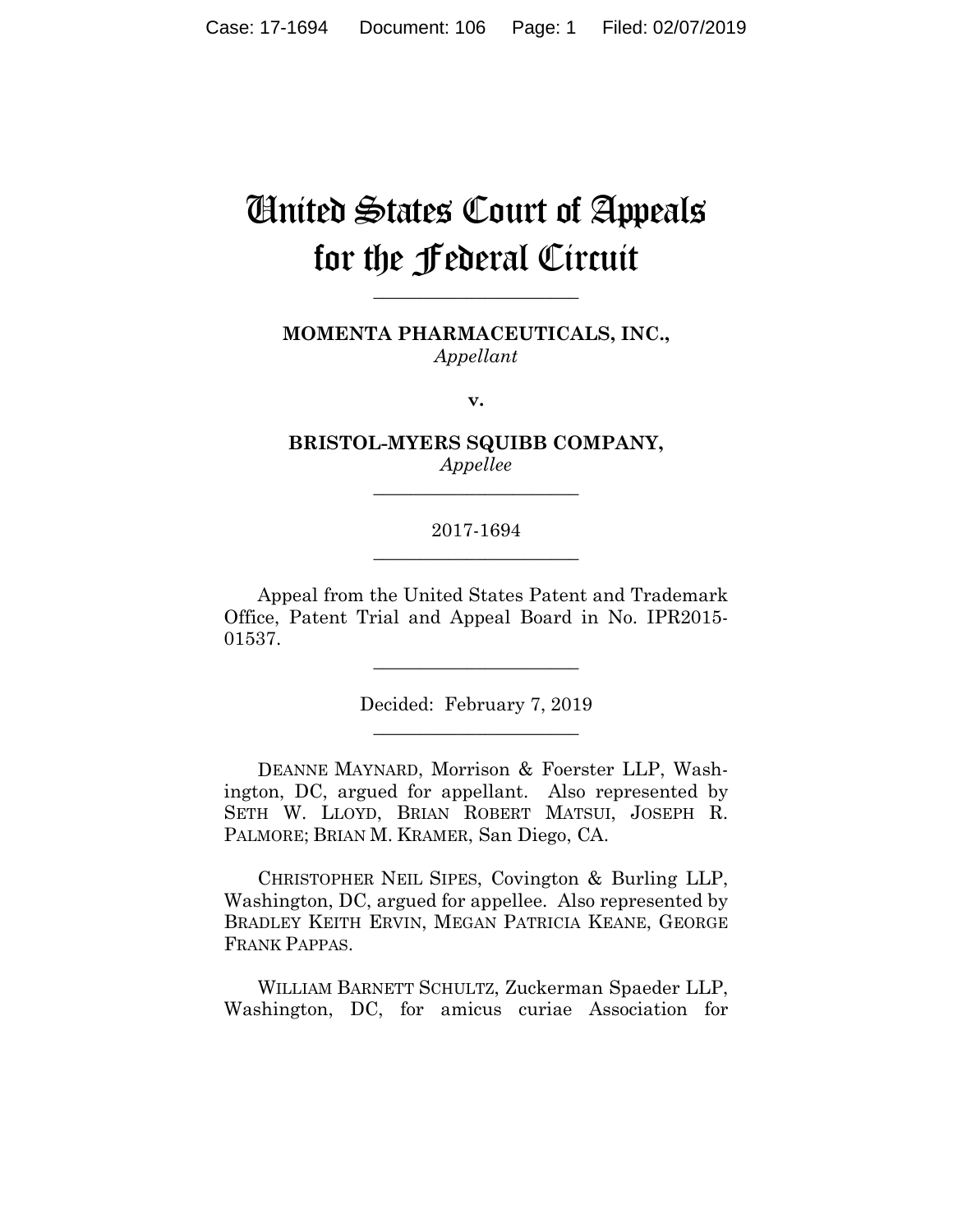Accessible Medicines. Also represented by CARLOS T. ANGULO, JEREMY KREISBERG.

BRIAN MATTHEW BOYNTON, Wilmer Cutler Pickering Hale and Dorr LLP, Washington, DC, for amici curiae Pharmaceutical Research and Manufacturers of America, Biotechnology Innovation Organization. Also represented by CHRISTOPHER ASTA, THOMAS SAUNDERS.

Before NEWMAN, DYK, and CHEN, *Circuit Judges.*

**\_\_\_\_\_\_\_\_\_\_\_\_\_\_\_\_\_\_\_\_\_\_**

## NEWMAN, *Circuit Judge*.

1

Momenta Pharmaceuticals, Inc. ("Momenta") appeals the decision of the Patent Trial and Appeal Board ("PTAB" or "Board") sustaining patentability of claims 1 through 15 (all the claims) of United States Patent No. 8,476,239 ("the '239 Patent") owned by Bristol-Myers Squibb Company ("BMS").<sup>1</sup> The appeal is dismissed for absence of standing/jurisdiction and for mootness.2

## **BACKGROUND**

The '239 Patent, entitled "Stable Protein Formulations," describes and claims specific fluid formulations of the protein molecule CTLA4Ig (cytotoxic T-lymphocyte associated protein 4 immunoglobulin), an immunosuppressive agent used in treatment of immune system disorders such as rheumatoid arthritis. The product has the common name "abatacept" and the BMS brand name Orencia®.

<sup>1</sup> *Momenta Pharm., Inc. v. Bristol-Myers Squibb Co.*, 2016 WL 7987985 (P.T.A.B. Dec. 22, 2016).

Momenta's unopposed Motion to amend Protective Order (Dkt. 101), filed Nov. 2, 2018, is granted. BMS's unopposed Motion to Supplement the Record on Standing (Dkt. 90-1), filed Nov. 11, 2017, is granted.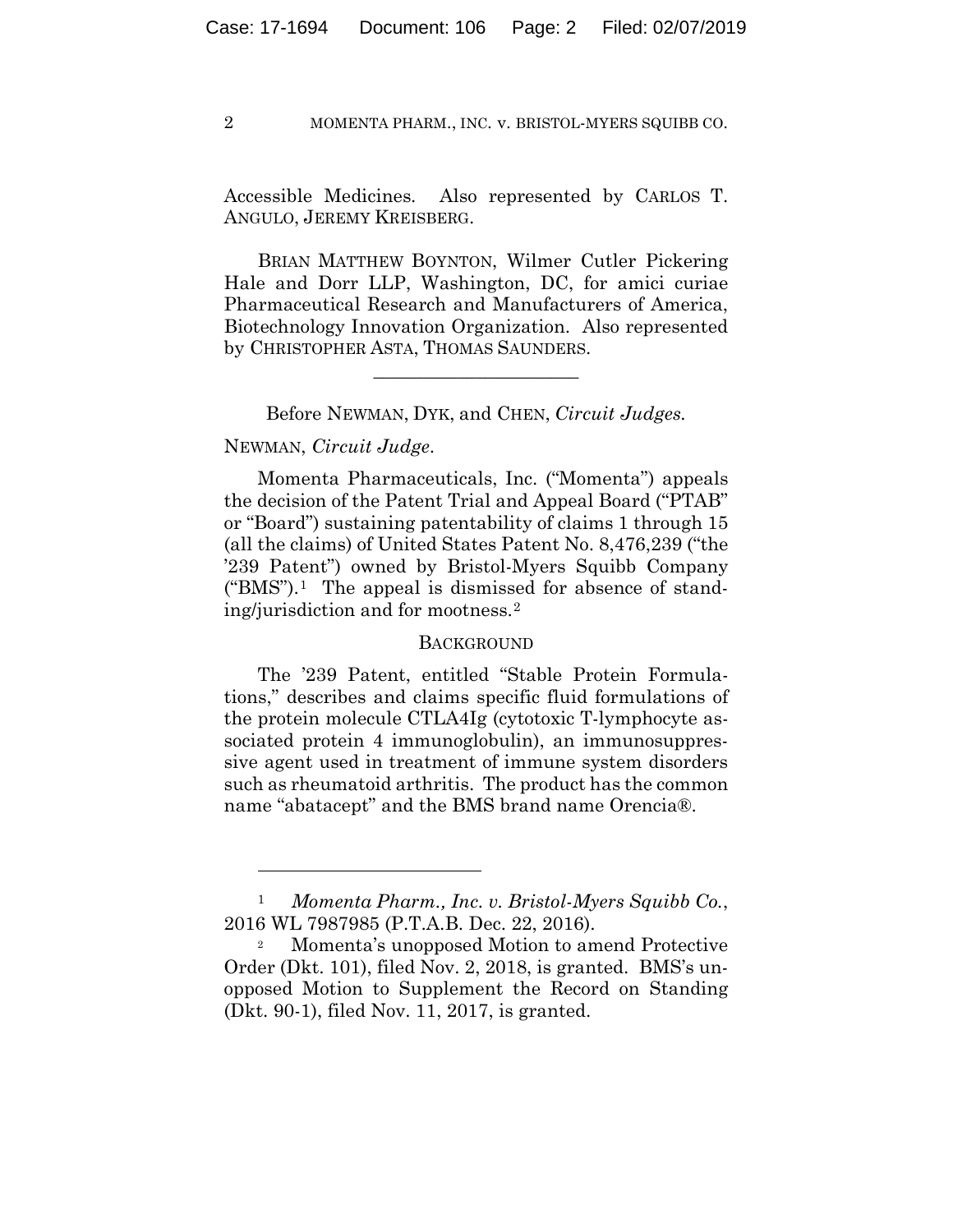Momenta in July 2015 petitioned the United States Patent & Trademark Office ("PTO") for Inter Partes Review of the '239 Patent, in accordance with the post-grant review provisions of the America Invents Act, codified at 35 U.S.C. § 311 et seq. At that time Momenta was reportedly attempting to develop a biosimilar counterpart of Orencia®. The PTAB instituted review, conducted trial, and sustained patentability of the '239 Patent claims.

Momenta filed an appeal to the Federal Circuit, as provided by 35 U.S.C. § 319:

35 U.S.C. § 319. **Appeal**

A party dissatisfied with the final written decision of the Patent Trial and Appeal Board under section 318(a) may appeal the decision pursuant to sections 141 [appeal to the Federal Circuit] through 144. Any party to the inter partes review shall have the right to be a party to the appeal.

BMS moved to dismiss the appeal, stating that Momenta does not have standing to invoke federal court jurisdiction, citing the constitutional requirements of Article III. BMS stated that Momenta's proposed product had failed its Phase 1 clinical trials and had been withdrawn.

Momenta responded that it had not abandoned its intent to produce a counterpart of the Orencia® product, that the '239 Patent is an obstacle to these activities, and that it is injured by the estoppel provision, 35 U.S.C. § 315(e). Momenta stated that this appeal meets the criteria of Article III, citing the "relaxed" standard for Article III compliance when the right of appeal is established by statute. We duly heard argument on the motion to dismiss and on the merits of the appeal, and took the case under submission.

On October 1, 2018, Momenta filed a Letter under Fed. R. App. P. 28(j), enclosing a press release captioned "Momenta Pharmaceuticals Completes Strategic Review to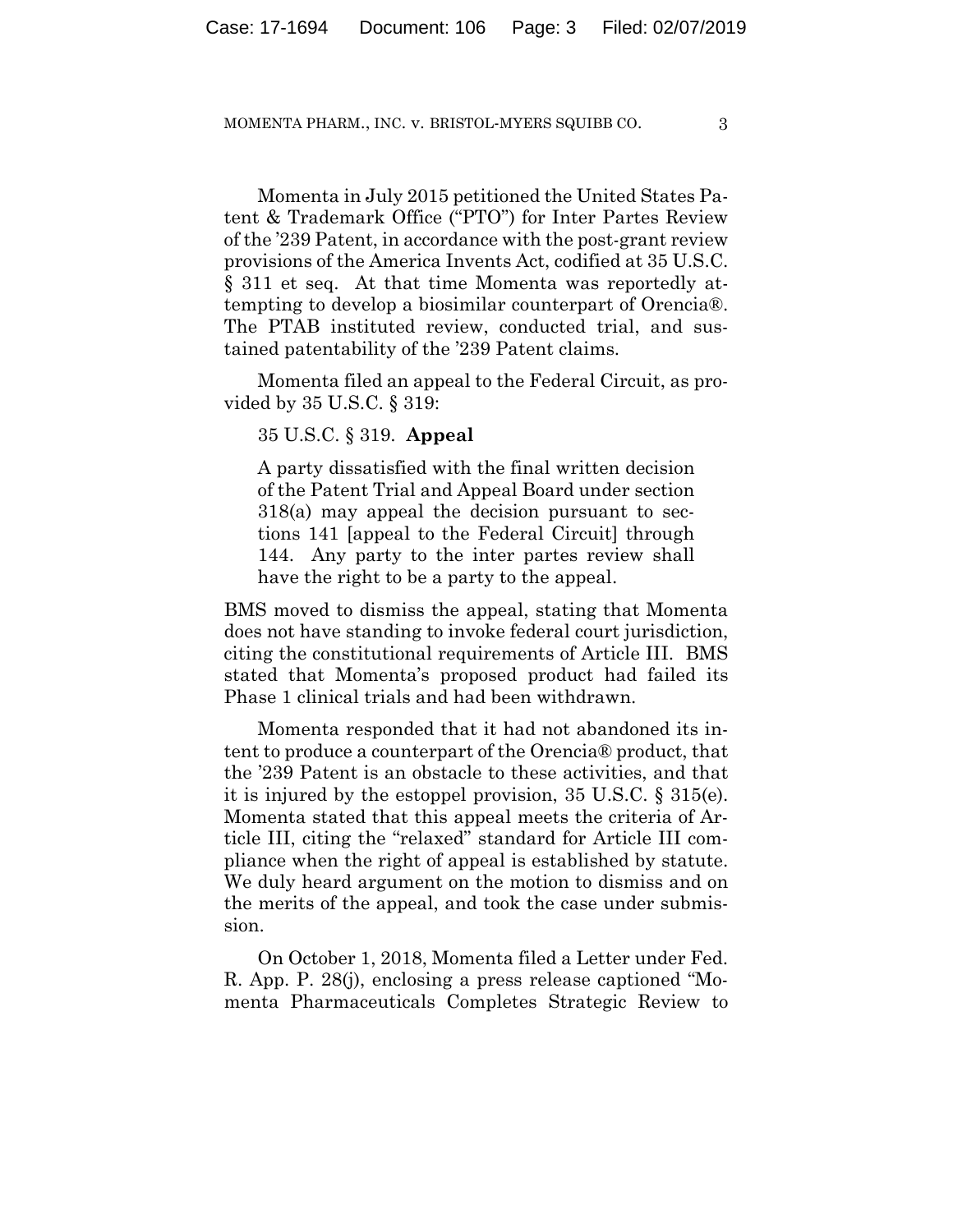Refocus its Operations and Drive Shareholder Value." (Dkt. 98). The press release announced "the completion of its strategic review aimed at reducing costs of biosimilar development," and that "[t]he Company has initiated discussions with its collaboration partner, Mylan, to exit its participation in the development of its other five biosimilar programs including M834, a proposed biosimilar to ORENCIA®, and intends to focus solely on the continued development of M710 [proposed biosimilar to EYLEA®]." Press release, at 1. Momenta's Letter stated that it "will promptly inform the Court of any outcome of its discussions with Mylan that might affect this Court's ongoing jurisdiction." Letter, at 1. BMS responded that this information confirms Momenta's lack of standing to appeal. (Dkt. 99).

Momenta did not further communicate to the court, and on October 23, 2018 we issued an Order to Show Cause why the appeal should not be dismissed as moot. (Dkt. 100). Momenta responded on November 2, 2018, stating that the appeal was not moot because:

As of today, the companies continue to be jointly responsible under that agreement for product development and for sharing the costs of that development, which are substantial. And because of BMS's patent and the Board's decision upholding it, Momenta and its partner Mylan still face the same fork in the road about the commercial formulation for their biosimilar product—they must decide whether to proceed with the current formulation or switch to a more expensive and potentially less commercially viable option. That decision and the costs associated with it still turn on the outcome of this appeal.

Momenta Response to Order to Show Cause, at 2–3 (Dkt. 102). Momenta included a Declaration of its Chief Business Officer, Young Kwon, who declared that "[t]he parties have not yet reached an understanding about whether or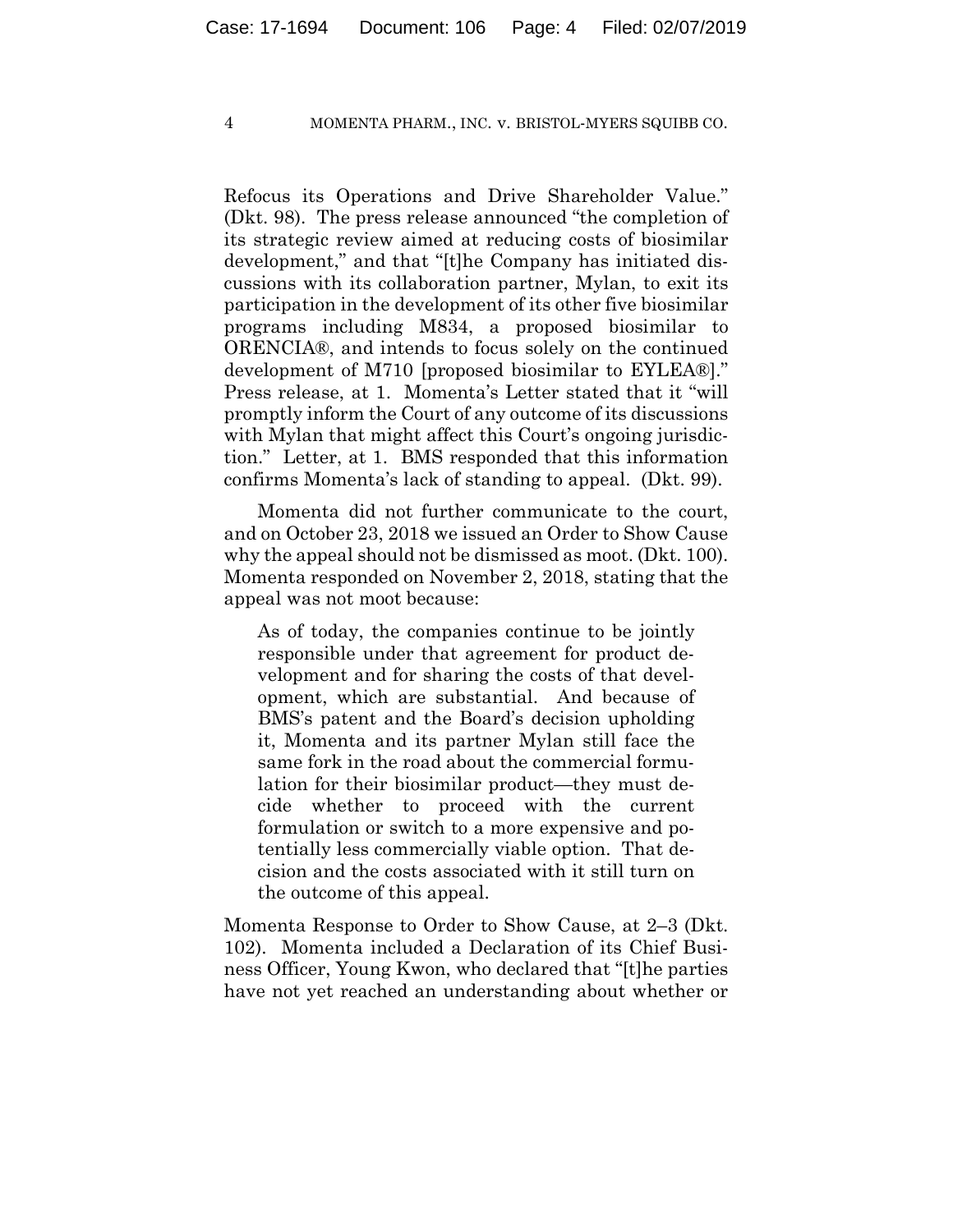when any termination notice will be delivered," Declaration, ¶5, and recited Momenta's economic interest in any Orencia® biosimilar that might be developed by Mylan, and Momenta's potential right to royalties from Mylan should this product be developed by Mylan. *Id*. at ¶6.

BMS responded that a third party's possible future development of this abandoned product does not provide constitutional standing to Momenta. BMS stated that Momenta's "possible future royalty . . . is too speculative to support standing," BMS Response to Order to Show Cause, at 7, November 13, 2018 (Dkt. 104), and that "hypothetical future harm falls short of the 'certainly impending' injuryin-fact required by Article III." BMS Letter, at 1, October 3, 2018 (Dkt. 99) (quoting *Clapper v. Amnesty Int'l USA*, 568 U.S. 398, 402 (2013)). In *Clapper* the Court stated that "we have repeatedly reiterated that 'threatened injury must be *certainly impending* to constitute injury in fact,' and that '[a]llegations of *possible* future injury' are not sufficient." 568 U.S. at 409 (emphases original) (quoting *Whitmore v. Arkansas*, 495 U.S. 149, 158 (1990)).

On December 10, 2018 BMS filed another Letter under Rule 28(j), enclosing a Preliminary Prospectus Supplement and a Form 8-K that Momenta had filed with the Securities and Exchange Commission on December 6, 2018. These documents state:

We have elected to terminate our collaboration agreement with Mylan with respect to the development of . . . M834, a proposed biosimilar to ORENCIA® ... On November 19, 2018, we delivered a formal notice of this partial termination to Mylan, as provided in the collaboration agreement.

Preliminary Prospectus Supplement at S-2; Form 8-K at 3. (Dkt. 105). BMS states that these documents confirm Momenta's lack of or loss of standing, and establish that the appeal is moot. Momenta has not responded, and has not withdrawn its appeal.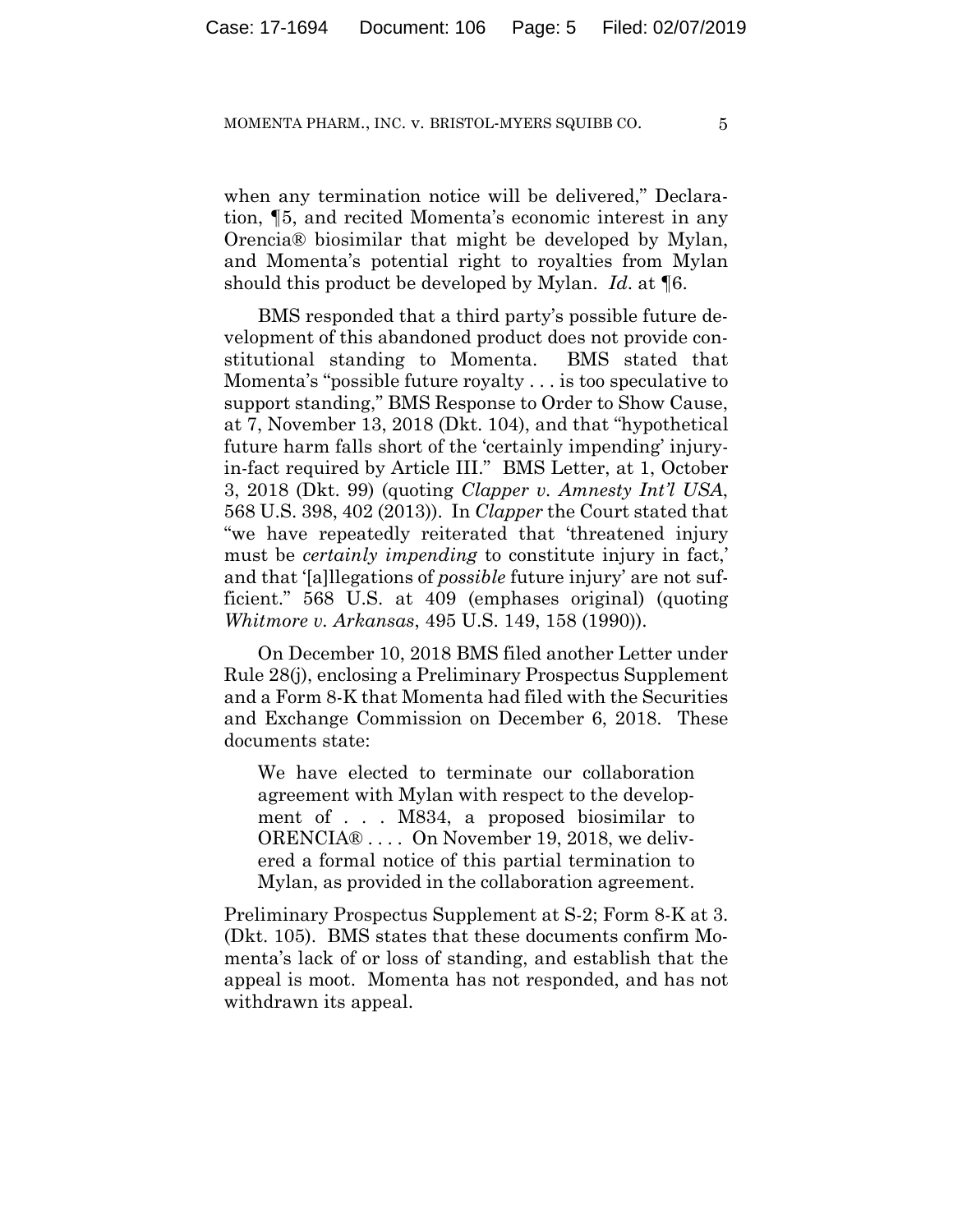## **DISCUSSION**

"No principle is more fundamental to the judiciary's proper role in our system of government than the constitutional limitation of federal-court jurisdiction to actual cases or controversies." *DaimlerChrysler Corp. v. Cuno*, 547 U.S. 332, 341–42 (2006) (quoting *Raines v. Byrd,* 521 U.S. 811, 818 (1997)).

Precedent has distinguished the standards for statutorily authorized appeals of decisions of administrative agencies, compared with the jurisdictional standards for bringing a declaratory action directly in federal court. The Court stated in *Lujan v. Defenders of Wildlife*, 504 U.S. 555 (1992):

The person who has been accorded a procedural right to protect his concrete interests can assert that right without meeting all the normal standards for redressability and immediacy.

*Id.* at 572 n.7; *see also Massachusetts v. E.P.A.*, 549 U.S. 497, 517–18 (2007). The Court stated that Congress may "elevat[e] to the status of legally cognizable injuries concrete, *de facto* injuries that were previously inadequate in law." *Lujan*, 504 U.S. at 578. However, the appellant must always have a "concrete and particularized" interest in the outcome – an interest, to the extent one existed, that has now been eliminated by Momenta. *Id.* at 560.

The Court in *Summers v. Earth Island Institute*, 555 U.S. 488 (2009) elaborated that although the criteria of immediacy and redressability may be relaxed on appropriate facts, "[u]nlike redressability, however, the requirement of injury in fact is a hard floor of Article III jurisdiction that cannot be removed by statute." *Id.* at 497. The Court reiterated that "Article III standing requires a concrete injury even in the context of a statutory violation." *Spokeo, Inc. v. Robins*, 136 S. Ct. 1540, 1549 (2016).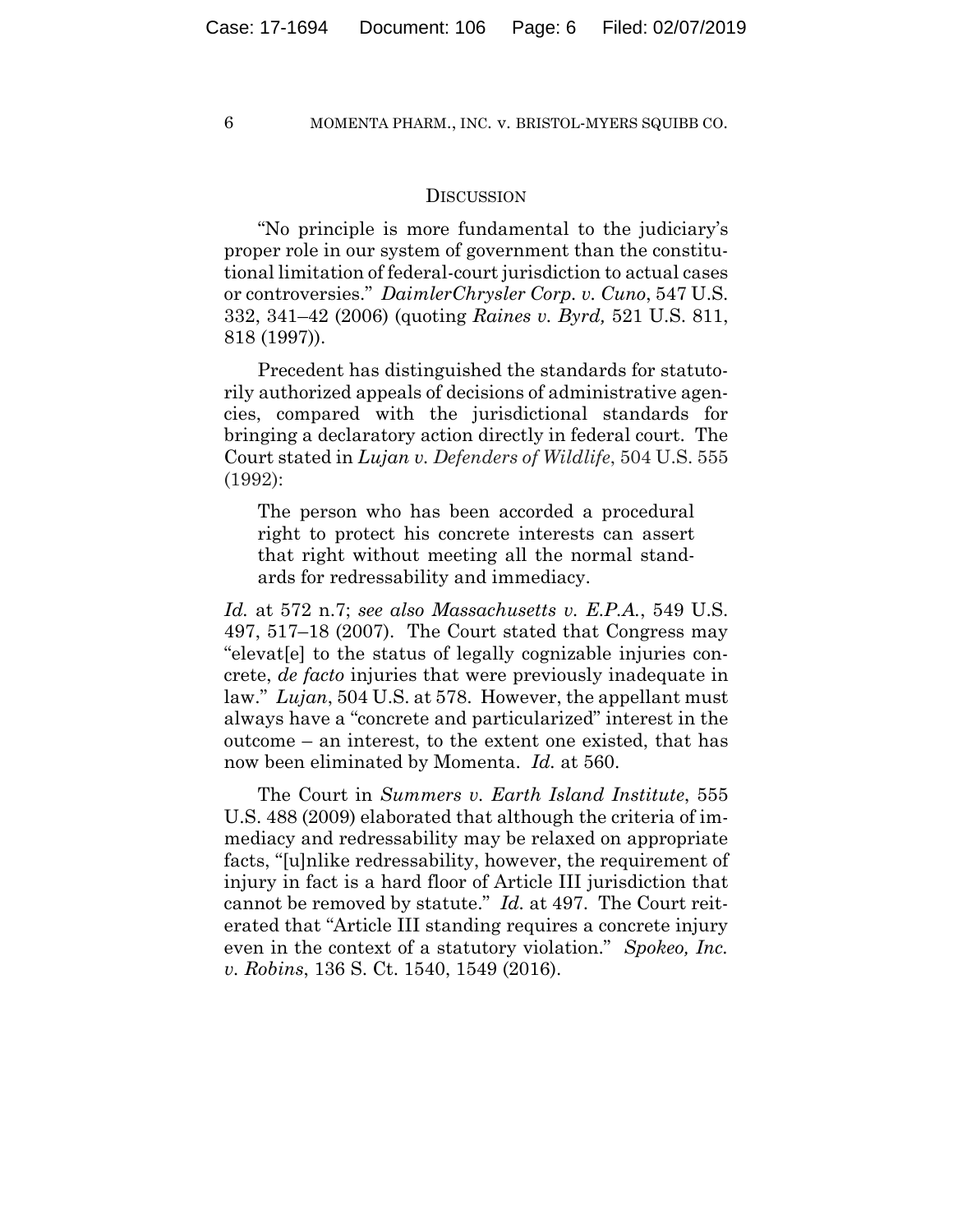It is established that the "case' and 'controversy' restrictions for standing do not apply to matters before administrative agencies and boards, such as the PTO," *Ritchie v. Simpson*, 170 F.3d 1092, 1094 (Fed. Cir. 1999). The Court recognized that "[p]arties that initiate the [Inter Partes Review] proceeding need not have a concrete stake in the outcome; indeed, they may lack constitutional standing." *Cuozzo Speed Technologies, LLC v. Lee*, 136 S. Ct. 2131, 2143–44 (2016).

Although the statutory grant of judicial review may "relax" the Article III criteria, judicial review of agency action remains subject to the constitutional foundation of injury-in-fact, lest the court occupy only an advisory role. *Consumer Watchdog v. Wis. Alumni Research Found.*, 753 F.3d 1258, 1262 (Fed. Cir. 2014); *see also Raines*, 521 U.S. at 820 n.3 ("Congress cannot erase Article III's standing requirements by statutorily granting the right to sue to a plaintiff who would not otherwise have standing." (citing *Gladstone, Realtors v. Village of Bellwood*, 441 U.S. 91, 100 (1979))); *Preiser v. Newkirk*, 422 U.S. 395, 401 (1975) ("[A] federal court has neither the power to render advisory opinions nor to decide questions that cannot affect the rights of litigants in the case before them." (internal citation and quotation marks omitted)).

Although Momenta had initially stressed that it had spent millions of dollars in its development of an Orencia® biosimilar, now upon Momenta's termination of all potentially infringing activity, Momenta has not shown "an invasion of a legally protected interest" that is "actual or imminent, not conjectural or hypothetical." *See Lujan*, 504 U.S. at 560. On abandoning development of this product, Momenta has no legally protected interest in the validity of the '239 Patent, and there is no "real need to exercise the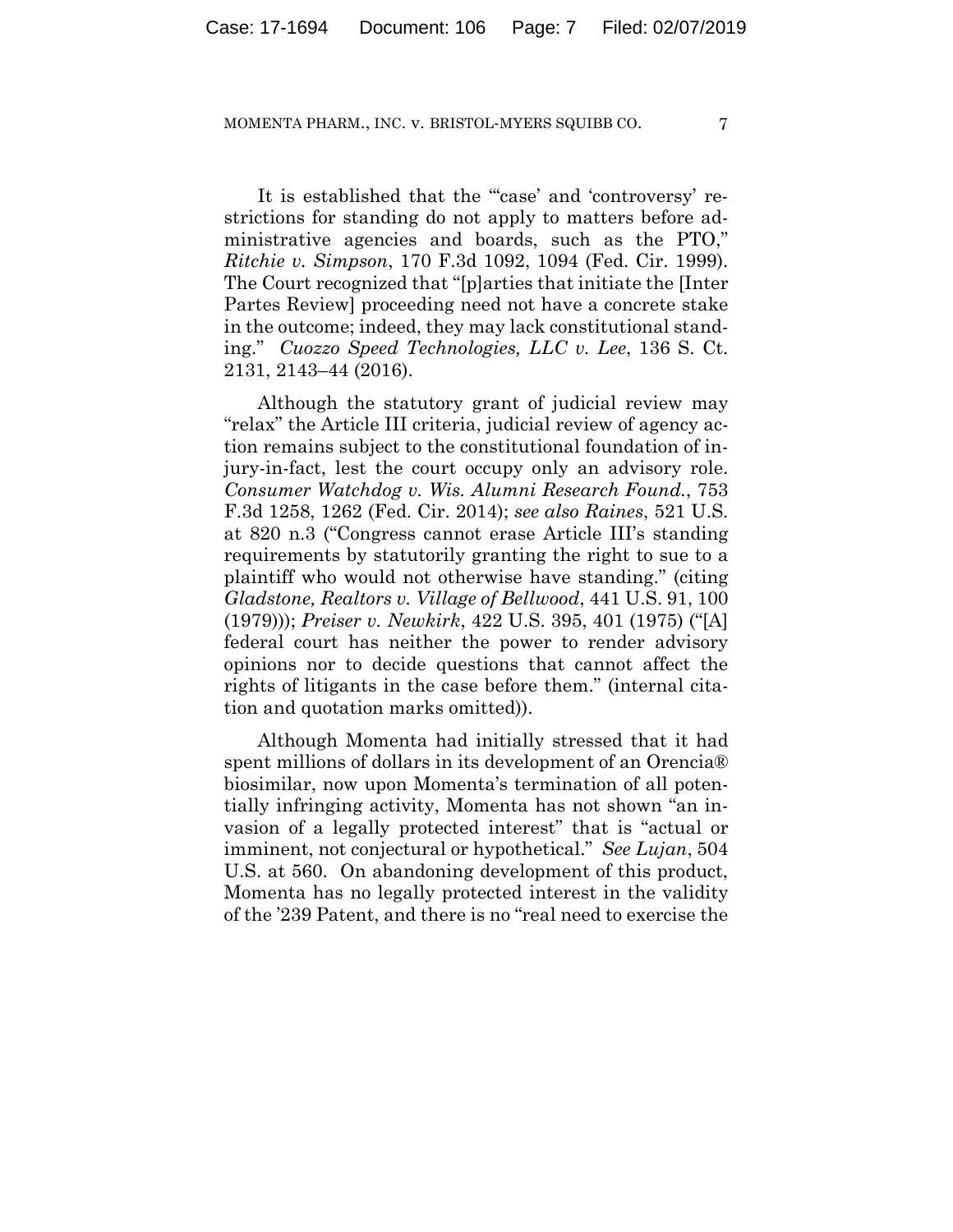power of judicial review." *Warth v. Seldin*, 422 U.S. 490, 508 (1975).3

Momenta argues that since the purpose of the America Invents Act is to provide an alternative to district court litigation, appeal should be available from the PTAB as it would be available from a district court decision. Momenta states that the estoppel provision provides injury-in-fact, and that this suffices to support constitutional standing. However, estoppel of Momenta is irrelevant now that Momenta has "exited" its development of the Orencia® product. Estoppel cannot constitute an injury-in-fact when Momenta "is not engaged in any activity that would give rise to a possible infringement suit." *Consumer Watchdog*, 753 F.3d at 1262; *see also Hollingsworth v. Perry*, 570 U.S. 693, 704 (2013) (the party must be in the position of "seek[ing] a remedy for a personal and tangible harm"); *Gill v. Whitford*, 138 S. Ct. 1916, 1929 (2018) ("the requirement of such a personal stake [in the outcome] 'ensures that courts exercise power that is judicial in nature'" (quoting *Lance v. Coffman*, 549 U.S. 437, 441 (2007))).

Momenta's argument that it might at some future time receive a royalty from Mylan, if Mylan should produce an Orencia® biosimilar, has no support in precedent. *See Clapper*, 568 U.S. at 414 n.5 (To establish Article III standing, "[p]laintiffs cannot rely on speculation about the

<u>.</u>

<sup>3</sup> The legislative record on enactment of the America Invents Act, *e.g.,* H.R. Rep. No. 112-98, pt. 1 (2011) at 45- 47, suggests that judicial review was explicitly provided in *inter partes* reexamination and then in *inter partes* review because the limitation on the right to appeal from *ex parte* reexamination had "proved to make it a less viable alternative . . . than Congress intended." *Id.* at 45. However, the legislative record does not suggest a congressional intent to adjust the application of Article III to PTAB appeals.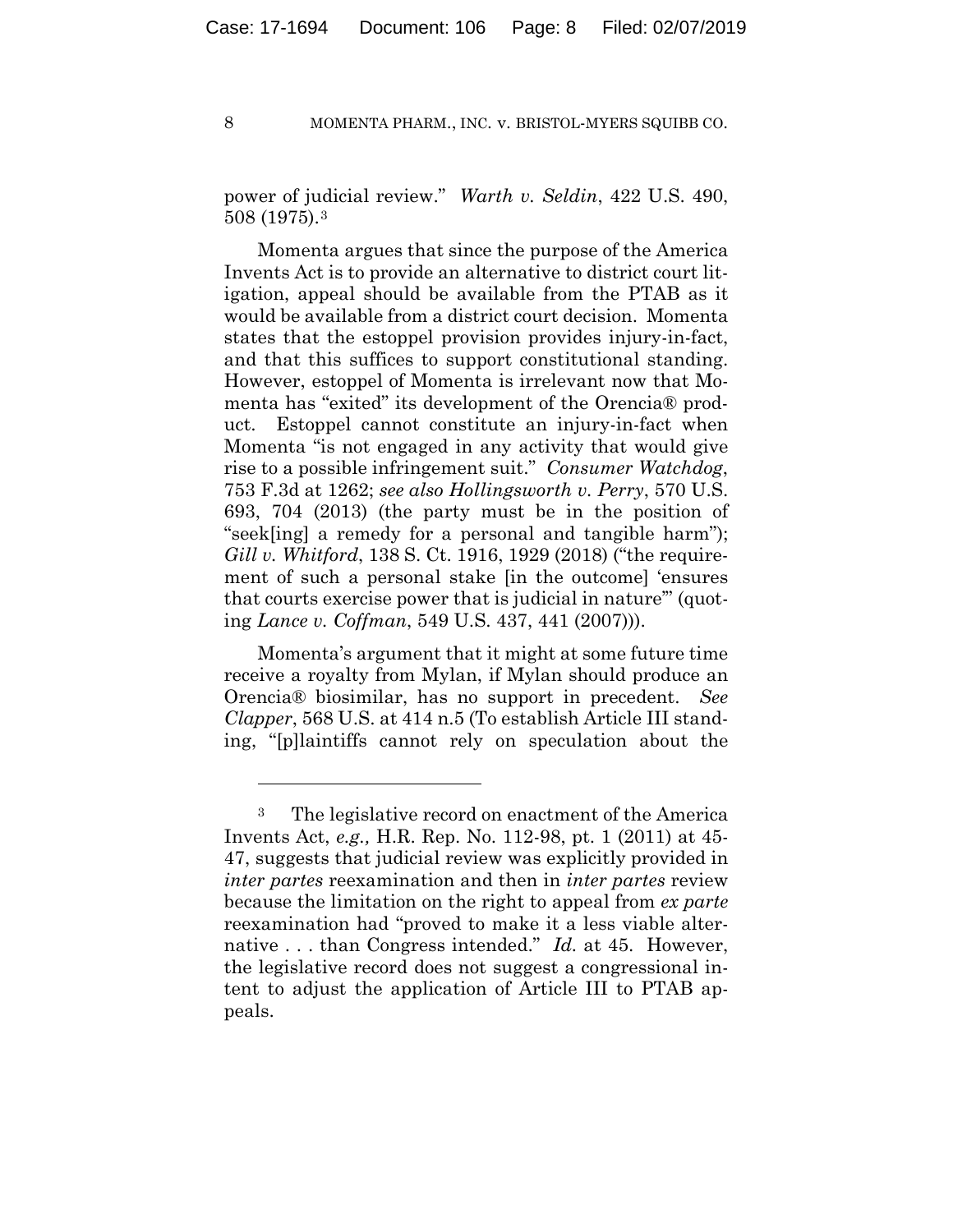unfettered choices made by independent actors not before the court." (internal quotation marks and citation omitted)); *United Transp. Union v. ICC*, 891 F.2d 908, 912 (D.C. Cir. 1989) ("[F]or standing purposes, we may reject as overly speculative those links which are predictions of future events (especially future actions to be taken by third parties).").

The Federal Circuit has applied these principles to varied facts in several America Invents Act appeals from PTAB decisions. In *Consumer Watchdog* the court held that a general public interest without a particularized or personal interest and injury does not provide standing to appeal a decision of the PTAB. 753 F.3d at 1262–63. In *Phigenix, Inc. v. Immunogen, Inc.*, 845 F.3d 1168, 1173–76 (Fed. Cir. 2017), the court held that Phigenix did not achieve standing based on Phigenix's assertion of a possible future economic interest.

In *RPX Corp. v. ChanBond LLC*, No. 17–2346, ECF 39 (Fed. Cir. Jan. 17, 2018), the court held there was not standing to appeal because it was "undisputed that RPX is not engaged in any potentially infringing activity regarding the '822 patent." *Id*. at \*5. In *JTEKT Corp. v. GKN Automotive Ltd.*, the court opined that there may be circumstances in which a PTAB petitioner "has no product on the market at the present time" yet "does not preclude Article III standing," provided that the petitioner has "concrete plans for future activity that creates a substantial risk of future infringement." 898 F.3d 1217, 1220–21 (Fed. Cir. 2018) (citing *Altaire Pharm., Inc. v. Paragon Bioteck, Inc.*, 889 F.3d 1274, 1280–83 (Fed. Cir. 2018), *remand order modified by stipulation*, 738 F. App'x 1017 (Fed. Cir. 2018)).

In *E.I. DuPont de Nemours & Co. v. Synvina C.V.*, 904 F.3d 996, 1005 (Fed. Cir. 2018), the court held that appeal was available because the parties were direct competitors and were in commercial dispute, and the petitioners faced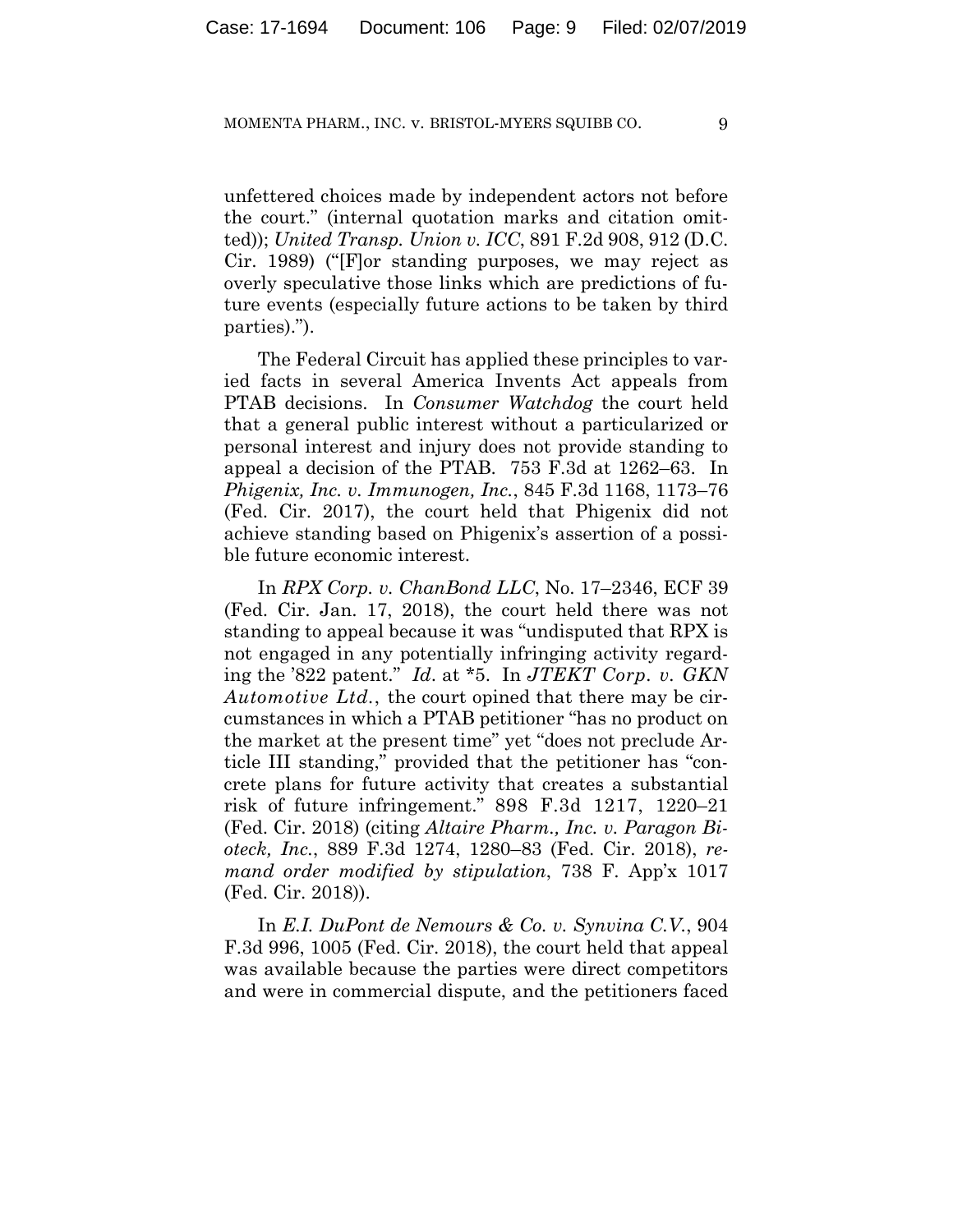a significant risk of patent infringement in their demonstration plant that was entering into operation. The court determined that the actions implicating the '921 patent included "significant 'involvement in research [and] commercial activities involving' the claimed subject matter" and explained that standing was present "because DuPont 'has concrete plans' for present and 'future activity that create[] a substantial risk of future infringement or likely cause the patentee to assert a claim of infringement.'" *Id.* (citations omitted).

However, Momenta has now made clear that no concrete plans are afoot.

Momenta also argues that since it was engaged in infringing activity when these proceedings began, it has not lost its standing to complete the review. However, even though Momenta may have been working in pursuit of potentially infringing activity, it is established that jurisdiction must exist throughout the judicial review, and an intervening abandonment of the controversy produces loss of jurisdiction. *See Arizonans for Official English v. Arizona*, 520 U.S. 43, 67 (1997) ("[A]n actual controversy must be extant at all stages of review, not merely at the time the complaint is filed." (citations omitted)); *Friends of the Earth*, *Inc. v. Laidlaw Envtl. Servs. (TOC), Inc.*, 528 U.S. 167, 189 (2000) ("The requisite personal interest that must exist at the commencement of the litigation (standing) must continue throughout its existence (mootness)." (internal citation and quotation marks omitted)).

Standing and mootness may not be coextensive in all cases. *See Friends of the Earth,* 528 U.S. at 189–90. However, when the potential for injury has been mooted by events, the federal courts are deprived of jurisdiction. *See California v. San Pablo & Tulare R. Co.*, 149 U.S. 308, 313– 14 (1893). If a case does not "present a 'case or controversy' due to developments during litigation, those claims become moot." *Canadian Lumber Trade Alliance v. United States*,